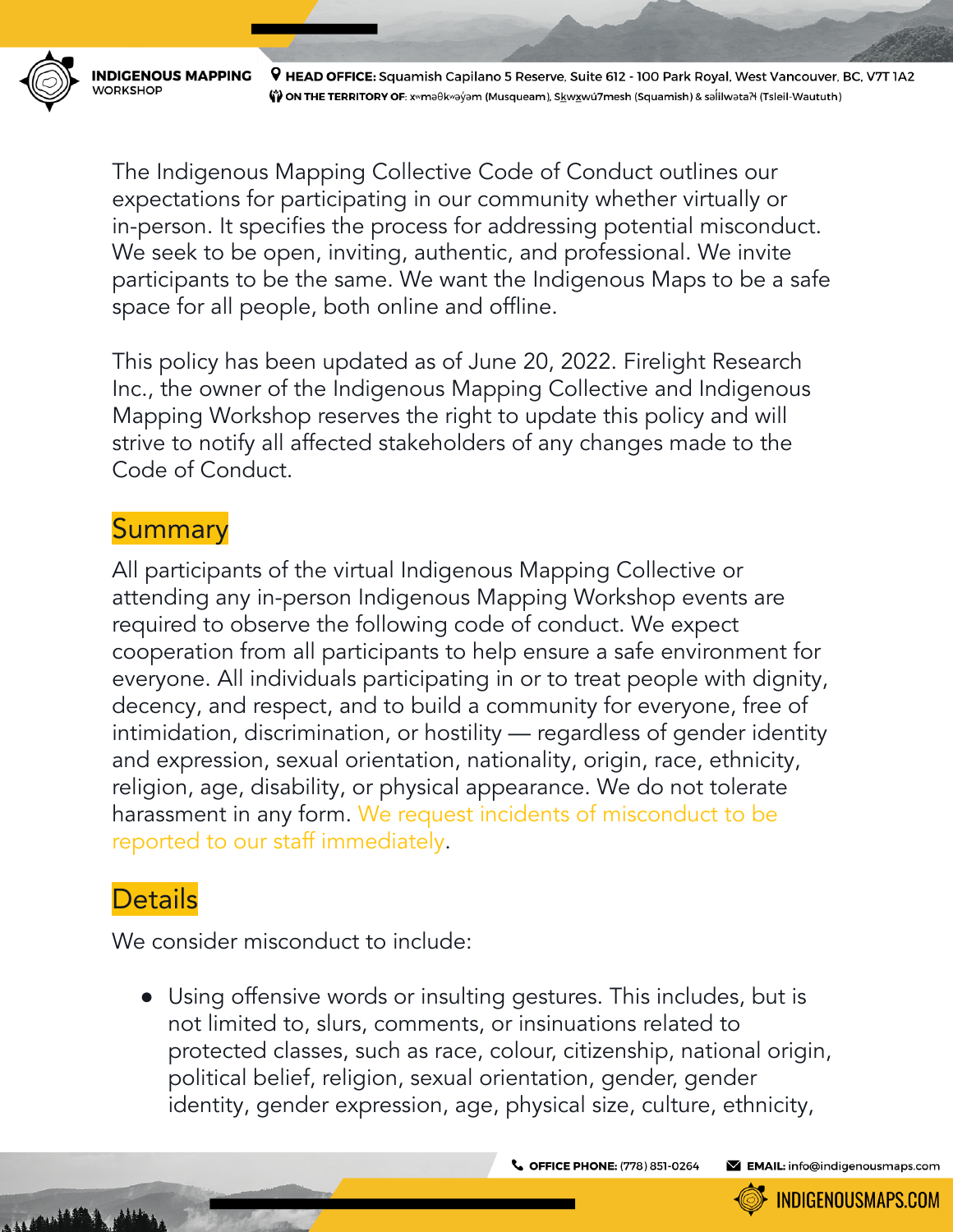

**INDIGENOUS MAPPING /ORKSHOP** 

9 HEAD OFFICE: Squamish Capilano 5 Reserve, Suite 612 - 100 Park Royal, West Vancouver, BC, V7T 1A2 (ÿ) ON THE TERRITORY OF: xwməθkwəýəm (Musqueam), S<u>k</u>wxwú7mesh (Squamish) & səĺilwətaʔł (Tsleil-Waututh)

genetic features, language, profession, membership of a national minority, mental or physical ability.

- Distribution, display, and/or discussion of written or graphic material that ridicules, insults, or shows hostility or disrespect toward an individual or group because of gender identity and expression, sexual orientation, race, ethnicity, religion, age, disability, or physical appearance.
- Insulting remarks about one's appearance, lifestyle practices, or technology choices.
- Threats of violence, stalking, or intimidation.
- Harassing photography or recording, or the display or performance of sexual imagery.
- Inappropriate physical contact or unwanted sexual attention.
- Attempts of intimidation, retaliation, or retribution to someone who has: 1. Filed or responded to a report of discrimination or harassment; 2. Appeared as a witness in reporting; 3. Served as a coordinator of a misconduct report.
- Failure to safeguard confidential or privately shared information.
- Sustained disruption of discussions.

## Expected Behaviours

If any participant feels harassed, experiences, or witnesses the above behaviours, or others that are similar, we ask them to report the incident immediately to us. Our team, may, at their discretion, take action and remove any participants from the Indigenous Mapping Collective and events without refund. Any violations of the code of conduct may result in permanent removal from the Indigenous Mapping Collective and any and all Indigenous Maps events.

## **Confidentiality**

EMAIL: info@indigenousmaps.com